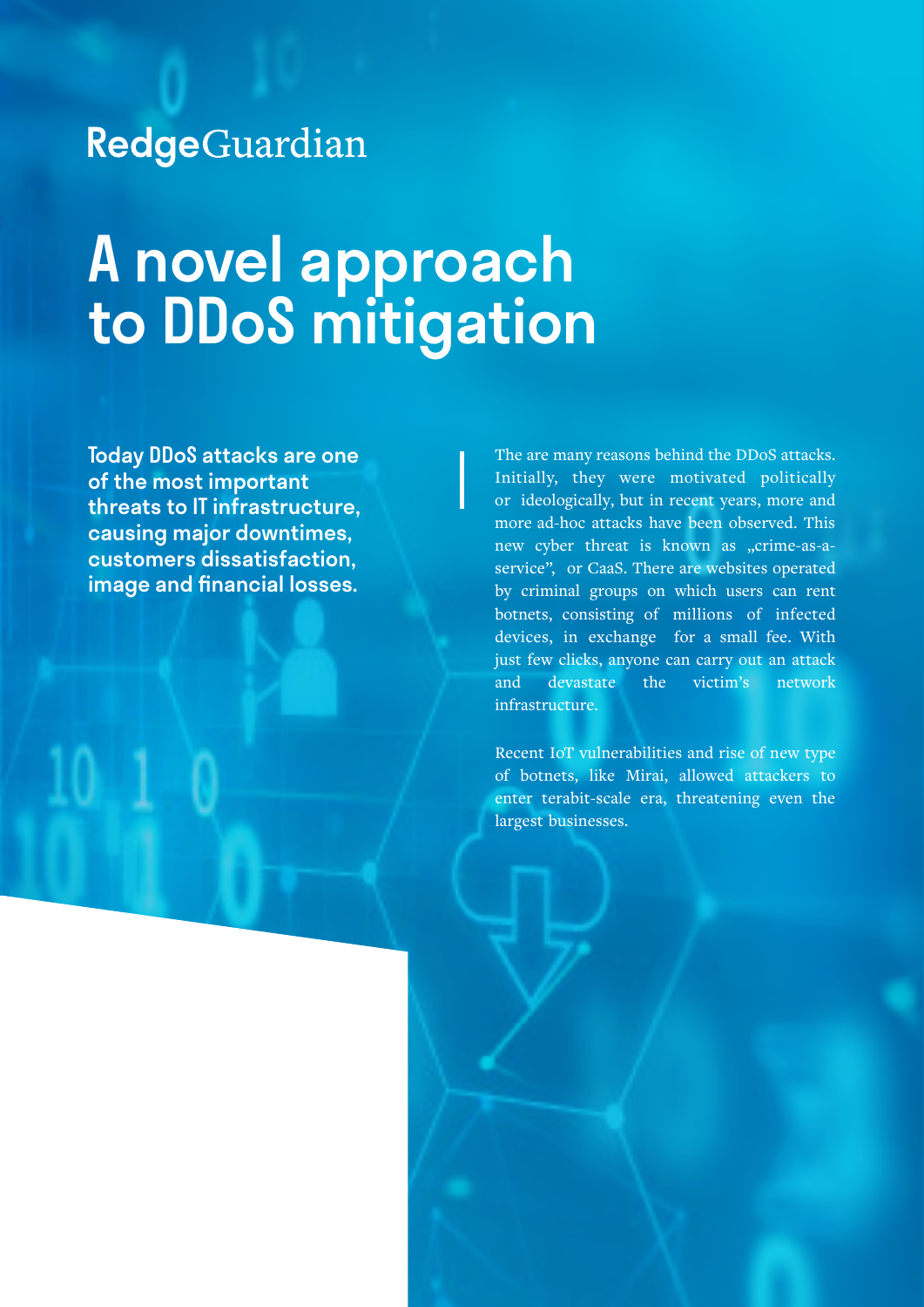### **What is Redge Guardian cloud?**

Redge Guardian cloud is an infrastructure protection service, consisting of multiple scrubbing centers located in major internet exchange points (IXPs) all over the world. Each scrubbing center has at least 100G connectivity and runs an in-house developed software, capable to inspect and filter hundreds of millions packets per second, thanks to its unique, scalable dataplane architecture.

Redge Guardian cloud is ready to handle fast moving, terabit scale attacks, including IoT-based threats. After detecting the attack with NetFlow/sFlow, protected IP address space is announced from all scrubbing centers with BGP anycast. Incoming traffic is redirected to scrubbing centers, filtered and passed to the destination using GRE tunnel.



Redge Guardian cloud traffic inspection pipeline comprises of signature-based stateless filters, stateful filters and high performance L7 regexp module in order to fully protect the infrastructure against known and emerging threats.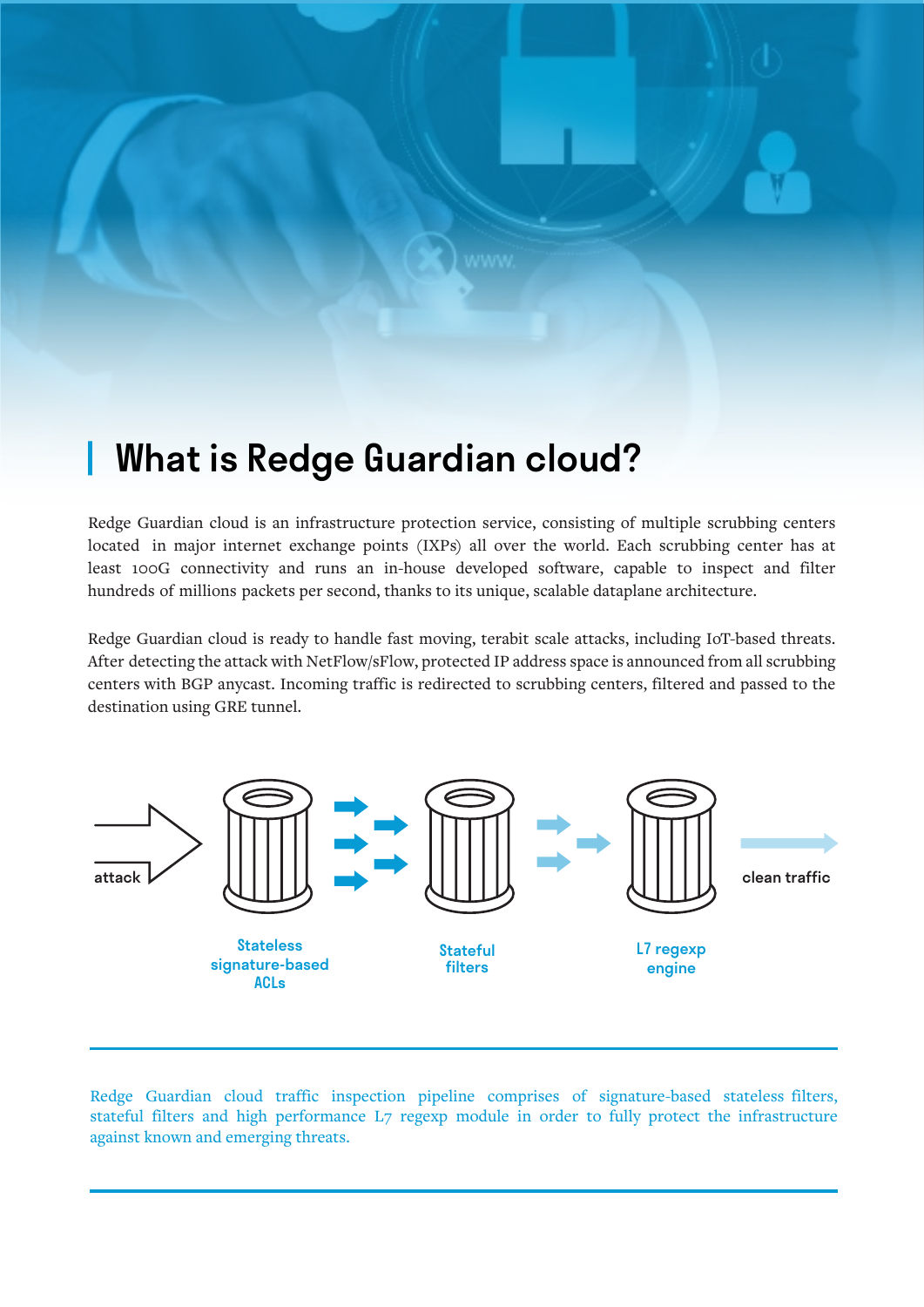### **How Redge Guardian works**

Service activation announces your route in BGP and redirects traffic to the nearest Redge Guardian scrubbing center.



1

In the scrubbing center the attack is filtered according to predicted rules configured for the client.

The delivered traffic is transferred to the client via direct peering in IX or GRE tunnel.

4

3

Redge Guardian platform does not interfere with out going traffic from client network.



### **Benefits**

#### **State-of-the-art protection**

Redge Guardian cloud protects from the widest range of known and zero-day attacks, including reflected NTP/SSDP/memcached floods, DNS attacks, TCP floods and more. Redge Guardian cloud starts mitigation within seconds and does not impact legitimate user traffic.

### **Software-driven flexibility**

Redge Guardian cloud provides a management portal, allowing customization of filtering policies, access to statistics and events views.

### **Ease of setup**

Setup of Redge Guardian service does not require the change of operator or network structure modification. In case of multiple Internet uplinks, all of them are protected by a single service. The only necessary actions are GRE tunnel configuration and allowing your IP address space to be announced by redGuardian. It is also possible to re amount of IP address space.

#### **Fully managed solution**

Redge Guardian cloud customers are extensively supported by own Security Operations Team, which covers signature upgrades, fine tuning and emergency response in case of zero-day attacks.